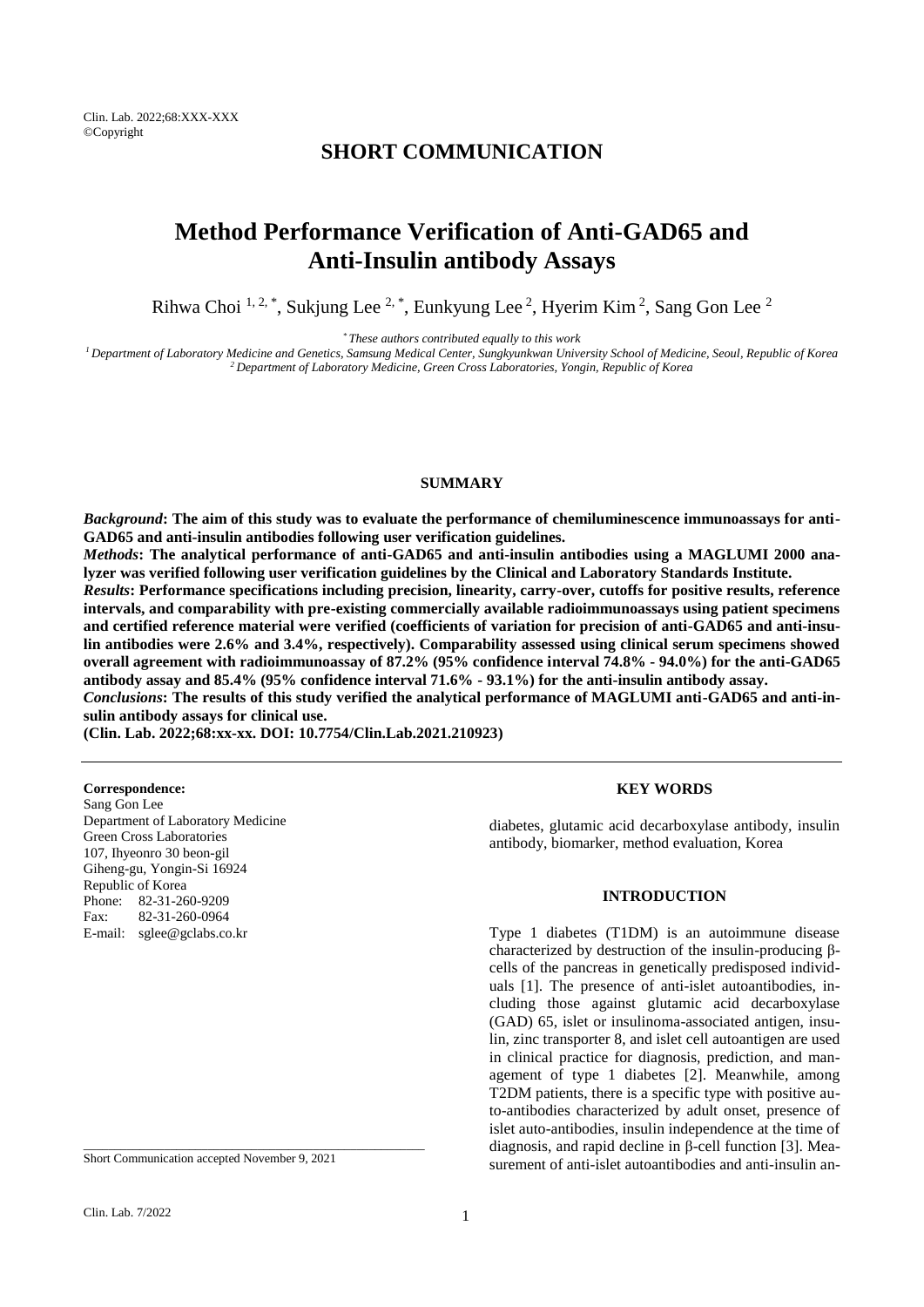tibodies is important due to the need for insulin treatment in such patients [2,3]. In Korea, the overall incidence of T1DM has increased by 3% to 4% every year from 2007 to 2017 [3,4], suggesting increased importance of diagnostic modalities.

According to the Healthcare Bigdata Hub by the Health Insurance Review & Assessment Service, 21,186 anti-GAD antibody tests were performed in 2020, using radioimmunoassays, while only 1,210 tests were performed using other methods in Korea [\(https://opendata.hira.](https://opendata.hira/) or.kr/home.do). The Islet Autoantibody Standardization Program, an international collaborative effort for improving the performance of assays measuring T1DMassociated autoantibodies, has reported that nonradioactive anti-GAD65 immunoassays are on par or superior to radioimmunoassays [5].

However, there have been few studies in Korea regarding the performance of chemiluminescence immunoassays for quantitative detection of anti-GAD65 and antiinsulin antibodies using MAGLUMI 2000 analyzers. Therefore, we followed user verification guidelines of the Clinical Laboratory Standards Institute (CLSI) to evaluate the analytical performance of anti-GAD65 and anti-insulin antibody kits in this study [6-10]. We aimed to evaluate the precision, linearity, carry-over, cutoffs for positive results, reference intervals, and comparability of anti-GAD65 and anti-insulin antibody assays on the MAGLUMI 2000 platform.

#### **MATERIALS AND METHODS**

#### **Specimens**

During March 2021, we obtained residual blood samples from Korean adults left over from clinical laboratory tests including anti-GAD65 and anti-insulin antibody tests requested to Green Cross Laboratories. In order to investigate the comparability between existing radioimmunoassays for anti-GAD65 and anti-insulin antibody test, aliquots from left over fresh serum specimens were analyzed the same day. Hemolyzed, turbid, clotted, and contaminated specimens on gross examination which can lead to false-positive or false-negative anti-GAD65 and/or anti-insulin antibody test results and were excluded from this analysis. This study was conducted according to the guidelines of the Declaration of Helsinki. The Institutional Review Board (IRB) of Green Cross Laboratories exempted this study (IRB No.: GCL-2021- 1010-01).

#### **Anti-GAD65 and anti-insulin antibody assays**

Specifications for analytical method characteristics are summarized in Table 1. Anti-GAD65 antibody was analyzed using GAD65 assay kits (Shenzhen New Industries Biomedical Engineering Co., Ltd. [SNIBE], Pingshan District, Shenzhen, China) traceable to the World Health Organization (WHO) 1st Reference Material by the National Institute for Biological Standards and Control (NIBSC) 97/550 and anti-insulin antibody was ana-

lyzed using IAA assay kits (SNIBE) traceable to unconjugated anti-insulin polyclonal IgG antibodies (bs-0056R, BIOSS Co., MA, USA) using MAGLUMI™ 2000 (SNIBE), according to the manufacturer's instructions.

Anti-GAD65 antibody assay using existing commercially available radioimmunoassay with the anti-GAD65 RIA kit (DIAsource, Louvain-la-Neuve, Belgium) on an r-counter (COBRA 5010 Quantum, Packard, Meriden, USA) in the laboratory for routine clinical use was a qualitative method with quantitative results expressed as U/mL (arbitrary unit). Anti-insulin antibody assays using an existing commercial radioimmunoassay with the AIA-100 kit (DIAsource) on an r-counter (COBRA 5010 Quantum) in the laboratory for routine clinical use was a semi-quantitative measurement for anti-insulin antibodies.

#### **Analytical performance evaluation of chemiluminescence immunoassays**

The precision was investigated according to guidelines from CLSI document EP12-A2 for qualitative results near the cutoff and EP15-A3 for quantitative results during a 5-day period [6]. The manufacturer's claims of precision for both anti-GAD65 and anti-insulin antibody assays were < 10% total CV. Cutoff verification for accuracy and precision performance of the anti-GAD65 antibody assay was performed using WHO reference material NIBSC 97/550. Linearity was evaluated according to CLSI EP06-ED2 [10], producing five equally spaced concentrations by equal-volume mixing of sample pools and using average measured values of two replicates with an allowable total error limit of 20% and 50% of the systemic error budget. Carry-over was tested using EP Evaluator software (build 12.2.0.7, Data Innovations LLC, Colchester, England). Reference intervals (cutoffs for positive results) of both assays were verified according to CLSI EP28-A3C [8]. Method comparability was performed using 47 clinical specimens for anti-GAD65 antibody assays and 41 clinical specimens for anti-insulin antibody assays with commercially available radioimmunoassays in accordance with the guidelines from CLSI EP09-A3c for quantitative results and CLSI EP12-A2 for qualitative results [6,9]. Although radioimmunoassays are use in current clinical practice by physicians in Korea, they are not reference measurement methods for anti-GAD or anti-insulin antibody detection [5]. Therefore, results obtained from the radioimmunoassay were considered only as results from a comparative measurement procedure instead of a reference diagnosis [9]. Positive percent agreement (PPA), negative percent agreement (NPA), overall percent agreement (OPA), and 95% confidence interval [CI] were calculated using 2 x 2 tables [6]. For use of qualitative results compared with those from the chemiluminescence immunoassay, anti-GAD65 antibody results were categorized as positive  $(\geq 2.0 \text{ U/mL})$  or not. pvalues less than 0.05 were considered significant. Statistical analysis was executed using MedCalc software for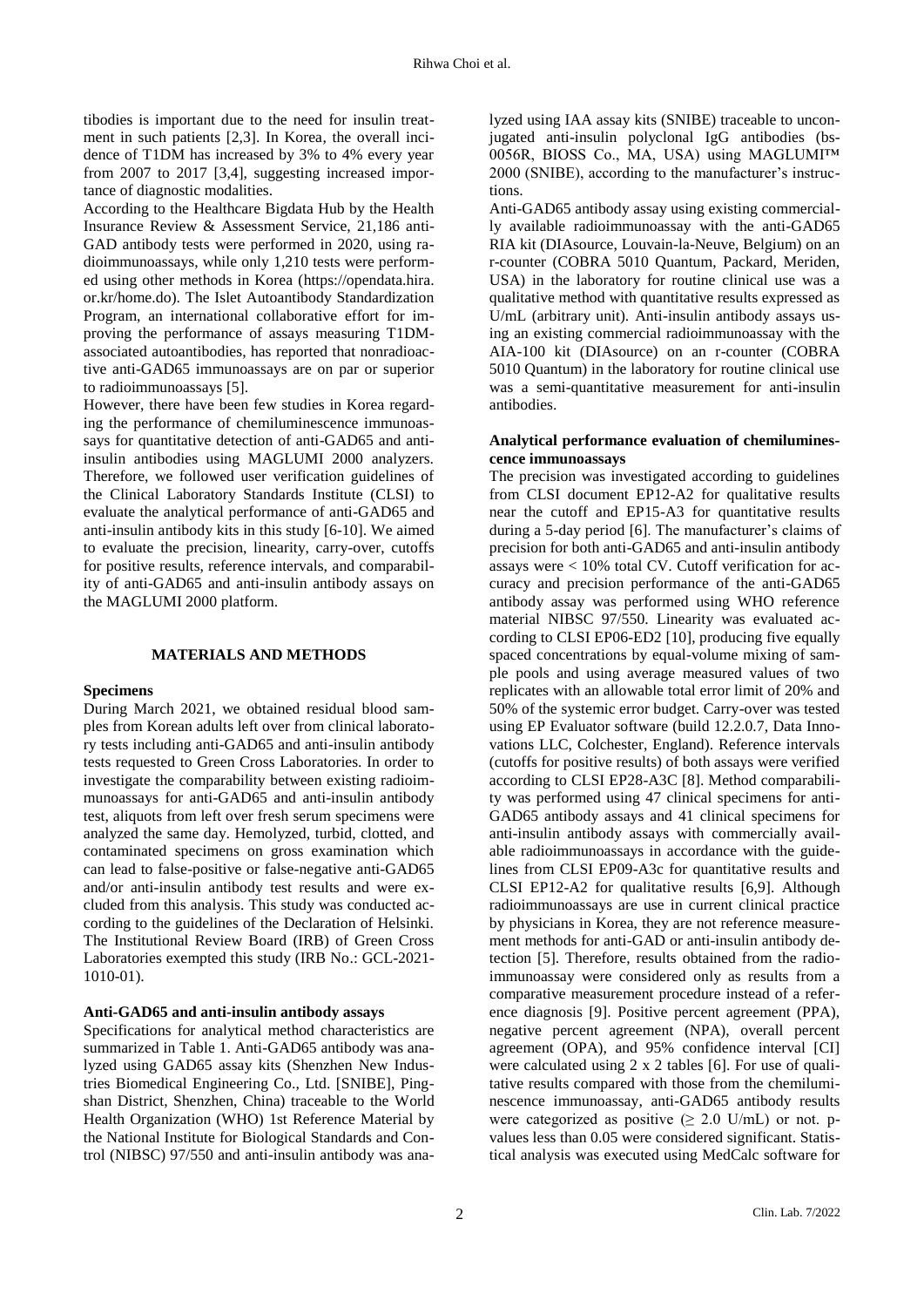|                                      | anti-GAD65 antibody                                             |                                                          | anti-insulin antibody                            |                                                               |  |
|--------------------------------------|-----------------------------------------------------------------|----------------------------------------------------------|--------------------------------------------------|---------------------------------------------------------------|--|
|                                      | Radioimmunoassay                                                | <b>Chemiluminescence</b><br>immunoassay                  | Radioimmunoassay                                 | <b>Chemiluminescence</b><br>immunoassay                       |  |
| <b>Reagent kit</b><br>(manufacturer) | anti-GAD65<br>(DIAsoure)                                        | <b>MAGLUMI GAD65</b><br>(SNIBE)                          | <b>AIA-100</b><br>(DIAsoure)                     | <b>MAGLUMI IAA</b><br>(SNIBE)                                 |  |
| <b>Instrument</b><br>(manufacturer)  | r-counter<br>(PACKARD)                                          | <b>MAGLUMI 2000</b><br>(SNIBE)                           | r-counter<br>(PACKARD)                           | <b>MAGLUMI 2000</b><br>(SNIBE)                                |  |
| <b>Specimen storage</b><br>stability | 3 days $(2 - 8^{\circ}C)$                                       | 5 days $(2 - 8^{\circ}C)$ ,<br>2 months $(-20^{\circ}C)$ | 1 day $(2 - 8$ °C)                               | 7 days $(2 - 8$ <sup>o</sup> C),<br>2 months $(-20^{\circ}C)$ |  |
| Min. required sample<br>volume (mL)  | $300 \mu L$                                                     | $50 \mu L$                                               | 300 µL                                           | $10 \mu L$                                                    |  |
| <b>Measurement unit</b>              | U/mL                                                            | I U/mL                                                   | $\frac{0}{0}$                                    | $\mathbf{H}$ $\mathbf{I}$                                     |  |
| <b>Result interpretation</b>         | negative: < 1.0<br>grey zone: 1.0 - 1.9<br>positive: $\geq 2.0$ | negative: $< 17.0$<br>positive: $\geq$ 17.0              | negative: $0 - 7$<br>positive: $\geq 8$          | negative: < 20.0<br>positive: $\geq 20.0$                     |  |
| <b>Calibration point</b>             | $5 - 6$ points                                                  | 2 points                                                 | $5 - 6$ points                                   | 2 points                                                      |  |
| <b>Calibration</b><br>frequency      | every run                                                       | 4 weeks                                                  | every run                                        | 4 weeks                                                       |  |
| Analytical<br>measurement range      | $0.7 - 120.0$                                                   | $1.0 - 280.0$                                            | $1.0 - 100.0$                                    | $2.0 - 175.0$                                                 |  |
| <b>Reagent stability-</b><br>sealed  | <b>6 - 7 weeks</b>                                              | 12 month                                                 | 12 month<br>$6 - 7$ weeks                        |                                                               |  |
| <b>Reagent stability-</b><br>opened  | 2 weeks                                                         | 4 weeks                                                  | 8 days<br>4 weeks                                |                                                               |  |
| <b>Waste</b>                         | radioactive waste                                               | medical & chemical<br>waste                              | medical & chemical<br>radioactive waste<br>waste |                                                               |  |

**Table 1. Measurement method characteristics for anti-GAD65 and anti-insulin antibodies.**

Windows, version 19.1.5 (MedCalc Software, Ostend, Belgium) and EP Evaluator software.

#### **RESULTS**

A summary of the analytical performance specification study results in accordance with the design is presented in Table 2. The manufacturer's precision claims for the quantitative values and cutoffs were verified. The manufacturer's linearity claims for the quantitative values were verified to be 1.3 - 277.4 IU/mL for anti-GAD65 antibody and 2.3 - 172.8 IU/mL for anti-insulin antibody concentration ranges. Neither anti-GAD65 nor anti-insulin antibody assay had significant carry-over.

Because the anti-GAD65 antibody assay using a radioimmunoassay had arbitrary units (U/mL) for a quantitative value, comparison with anti-GAD65 antibodies using chemiluminescent immunoassays showed a significant difference between them. Deming regression analysis yielded a slope of 1.87 (95% CI, 1.41 - 2.33) and a y-intercept of 8.62 IU/mL (95% CI, 0.11 - 17.13) with standard error estimates of 15.11 IU/mL. The units of the two manufacturers are different and could not be

converted. For anti-insulin antibodies, radioimmunoassay is a semi-quantitative method with units of %, which a comparison of quantitative values was not possible.

For qualitative results, PPA, NPA and OPA of anti-GAD65 antibodies between the chemiluminescence immunoassay and radioimmunoassay were 70.6% (95% CI 44.0 - 89.7), 96.7% (95% CI 87.8 - 99.9), and 87.2% (95% CI 74.8% - 94.0%), respectively. For qualitative results, PPA, NPA and OPA of anti-insulin antibodies between the chemiluminescence immunoassay and radioimmunoassay were 44.4% (95% CI 13.7 - 78.8), 96.9% (95% CI 83.8 - 99.9), and 85.4% (95% CI 71.6% - 93.1%), respectively.

# **DISCUSSION**

In this study, we evaluated the analytical performance of anti-GAD65 antibody and anti-insulin antibody assay kits on a MAGLUMI 2000 analyzer according to user verification guidelines, in combination with a method comparison with preexisting commercially available radiommunoassays.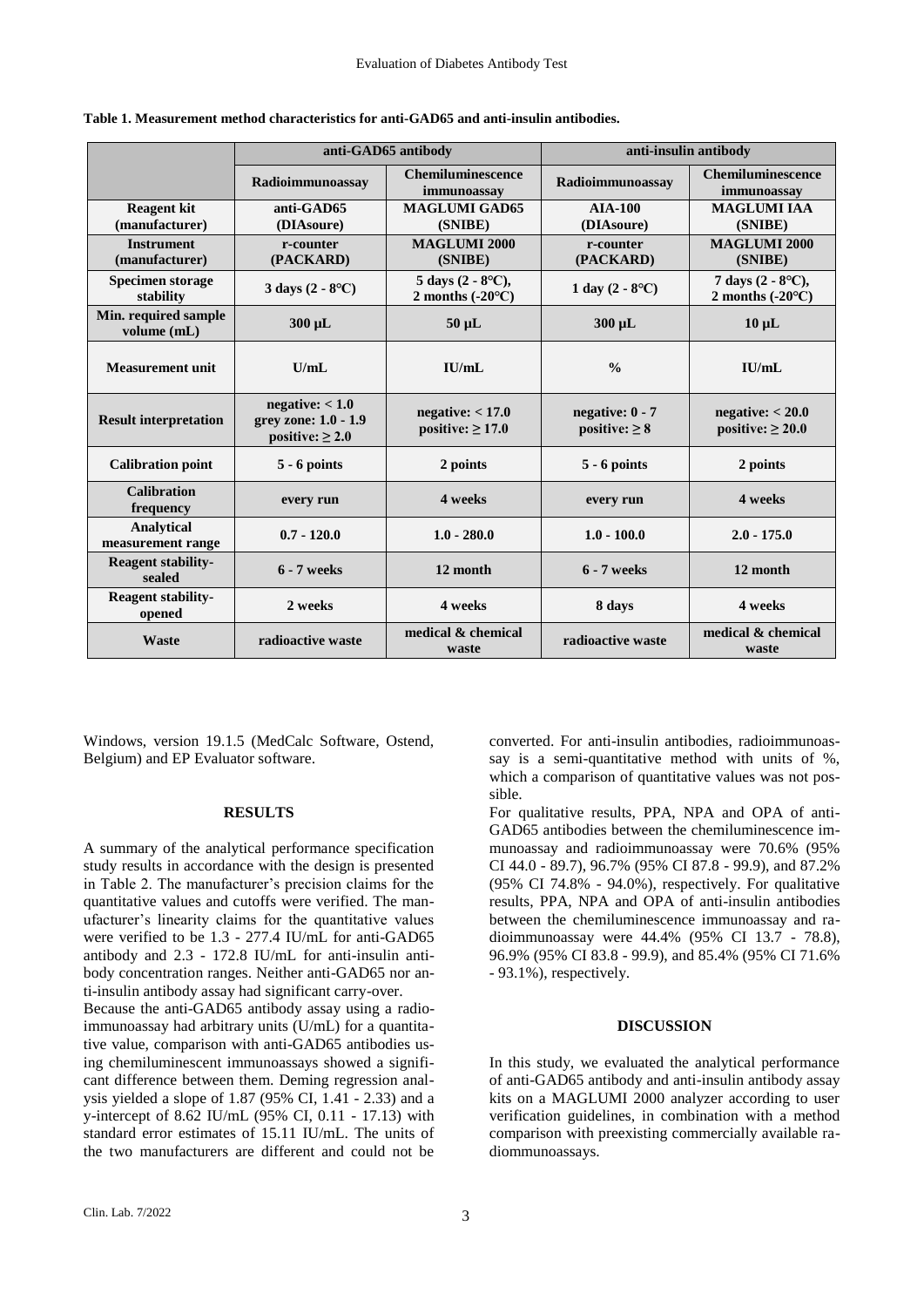| <b>Evaluation</b>                                  | Level of specimen                                                       | <b>Experiment</b>                              | <b>Expected results</b>                                                 | <b>Test results</b>                                                      |  |  |  |  |
|----------------------------------------------------|-------------------------------------------------------------------------|------------------------------------------------|-------------------------------------------------------------------------|--------------------------------------------------------------------------|--|--|--|--|
| Anti-glutamic acid decarboxylase 65 antibody assay |                                                                         |                                                |                                                                         |                                                                          |  |  |  |  |
| <b>Precision</b><br>(Qualitative)                  | C50 (17.0 IU/mL)<br>C50 - 20% (13.4 IU/mL)<br>$C50 + 20\%$ (20.4 IU/mL) | 20 replicates<br>(each level)                  | % positive: 35 - 65%<br>$%$ negative: $90\%$<br>% positive: 90%         | $%$ positive: 50%<br>$%$ negative: $100\%$<br>$%$ positive: $100\%$      |  |  |  |  |
| <b>Precision</b><br>(Quantitative)                 | low $(13.8 \text{ IU/mL})$<br>high (31.7 IU/mL)                         | 25 replicates (5 runs<br>x 5 days, each level) | $CV < 10\%$                                                             | mean 14.4, SD 0.37<br>$(CV 2.6\%)$<br>mean 31.7, SD 0.63<br>$(CV 2.0\%)$ |  |  |  |  |
| <b>Linearity</b>                                   | 1.0 to 280.0 IU/mL<br>(5 levels, equally distributed)                   | two replicates each<br>level                   | TaE < 20%<br>(50% systematic<br>error budget)                           | linear from<br>1.3 to 277.4 IU/mL                                        |  |  |  |  |
| Carryover                                          | low $(1.2 \text{ IU/mL})$<br>high $(251.9 \text{ IU/mL})$               | specific sequence *                            | $carryover < 3SD$ of<br>low-low transition                              | $0.08 < 0.42$ (error limit)                                              |  |  |  |  |
| <b>Reference interval</b><br>verification          | negative $(< 17.0$ IU/mL)                                               | 24 Korean adults                               | $< 10\%$ of specimens<br>fall outside                                   | negative: 91.7%<br>(fall outside 8.3%)                                   |  |  |  |  |
| <b>Comparison with</b><br><b>RIA</b>               | not applicable                                                          | 47 clinical specimens                          | $OPA > 80\%$                                                            | OPA 87.2%<br>(PPA 70.6%, NPA 96.7%)                                      |  |  |  |  |
|                                                    |                                                                         | Anti-insulin antibody assay                    |                                                                         |                                                                          |  |  |  |  |
| <b>Precision</b><br>(Qualitative)                  | C50 (20.0 IU/mL)<br>C50 - 20% (16.0 IU/mL)<br>$C50 + 20\%$ (24.0 IU/mL) | 20 replicates<br>(each level)                  | % positive: 35 - 65%<br>$%$ negative: $90\%$<br>$%$ positive: $90\%$    | $%$ positive: $35%$<br>$%$ negative: $100\%$<br>$%$ positive: $100\%$    |  |  |  |  |
| <b>Precision</b><br>(Quantitative)                 | low $(10.3 \text{ IU/mL})$<br>high (30.0 IU/mL)                         | 25 replicates (5 runs<br>x 5 days, each level) | $CV < 10\%$                                                             | mean 10.7, SD 0.22<br>(CV 2.1%)<br>mean 31.0, SD 1.05<br>$(CV 3.4\%)$    |  |  |  |  |
| Linearity                                          | 3.0 to 175.0 IU/mL<br>(5 levels, equally distributed)                   | two replicates each<br>level                   | TaE < $20\%$ (50%<br>systematic error<br>budget)                        | linear from 2.3 to<br>172.8 IU/mL                                        |  |  |  |  |
| Carryover                                          | low $(2.4 \text{ IU/mL})$<br>high (171.0 IU/mL)                         | specific sequence*                             | carryover < 3SD of<br>$0.18 < 0.66$ (error limit)<br>low-low transition |                                                                          |  |  |  |  |
| <b>Reference interval</b><br>verification          | negative $(< 20.0$ IU/mL)                                               | 24 Korean adults                               | $< 10\%$ of specimens<br>fall outside                                   | negative: 100.0%<br>(full outside $0.0\%$ )                              |  |  |  |  |
| <b>Comparison with</b><br><b>RIA</b>               | not applicable                                                          | 41 clinical specimens                          | OPA > 80%                                                               | OPA 85.4%<br>(PPA 44.4%, NPA 96.9%)                                      |  |  |  |  |

|  | Table 2. Summary of the performance evaluation study results in accordance with design. |  |  |  |
|--|-----------------------------------------------------------------------------------------|--|--|--|
|  |                                                                                         |  |  |  |

**Abbreviations: CV - coefficient of variation, C50 - the analyte concentration near the cutoff that yields 50% positive results and 50% negative results when many replicates of a single sample at that concentration are tested, NPA - negative percent agreement, OPA - overall percent agreement, PPA - positive percent agreement, SD - standard deviation.**

According to recent guidelines by the American Diabetes Association, because T1DM and T2DM are heterogeneous diseases for which clinical presentation and disease progression vary considerably, traditional approaches based on age at onset of diabetes are no longer accurate, and appropriate classification using measurement of multiple autoantibodies is important for determining therapy [9,11-12]. Therefore, analytical verification of these antibodies in clinical laboratories is important for improving patient outcomes [5].

The precision, cutoff, linearity, and carryover performance of anti-GAD65 antibodies were comparable to those in previous studies performed in Italy and Denmark, the results of which were acceptable for clinical use [13,14]. Results of a comparison study using patient

specimens with preexisting radioimmunoassays showed that an OPA of 87.2% (95% CI 74.8% - 94.0%) was comparable with the current global standardization efforts for anti-GAD65 antibodies using WHO reference standards [5]. For anti-insulin antibody assay, there was no international reference standard material allowing direct comparison of different assays for anti-insulin antibodies [10]. Because clinical information was limited for specimens used in the comparison study, clinical sensitivity and specificity could not be evaluated. Future studies to develop appropriate international reference material for islet cell autoantibodies with harmonization and implementation are needed [5,12].

The strength of this study is that it is the first to investigate the method performance of chemiluminescence im